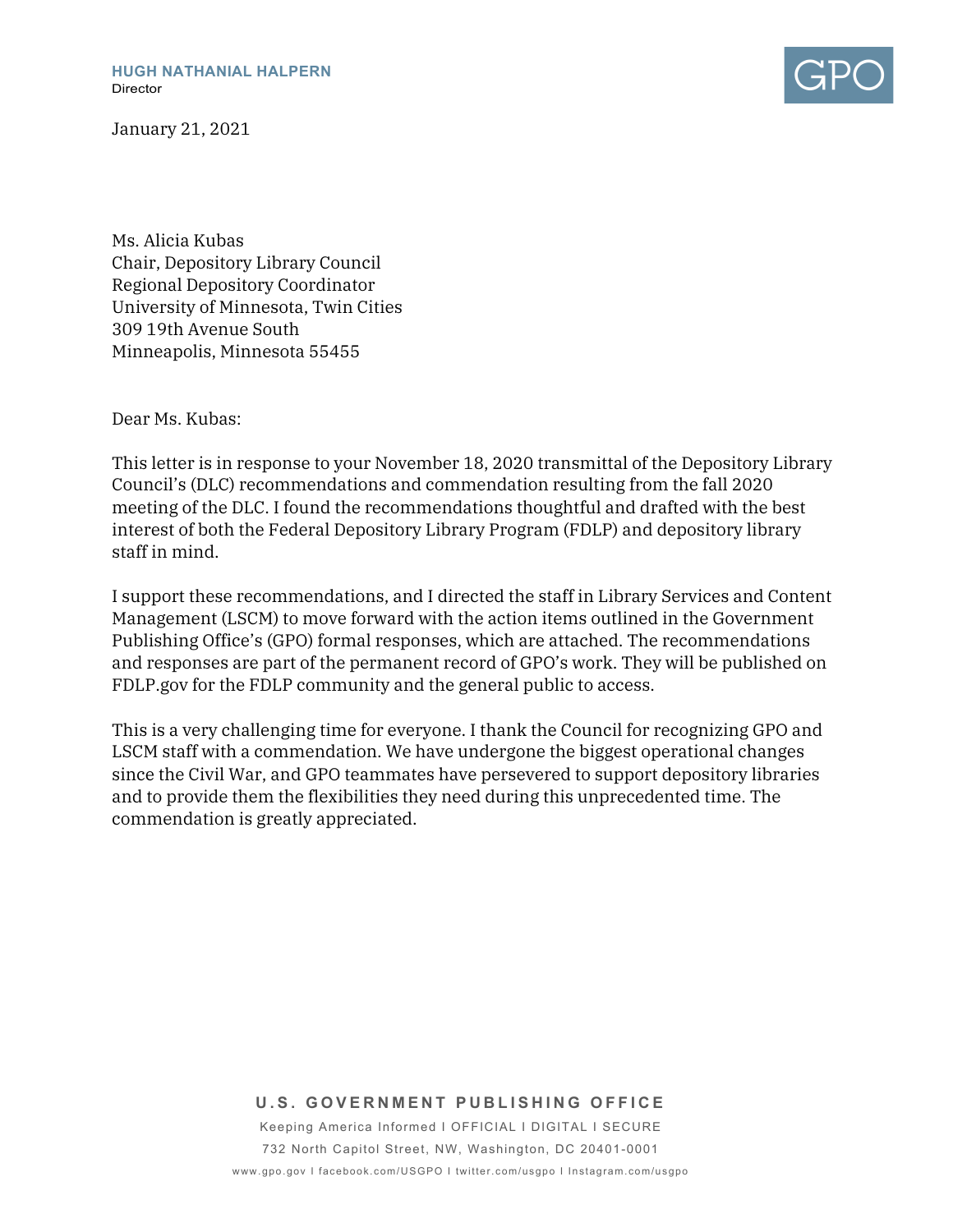Ms. Alicia Kubas Page 2

I realize that Council members have also given generously of their time, and I thank you all for your continued dedication to the FDLP and for your guidance. I look forward to meeting with you during the Spring Depository Library Council Virtual Meeting this April. Should you have any questions about GPO's responses to your recommendations, please contact Superintendent Laurie Hall.

Sincerely,

 $B_{\rho}$ ,  $\mathcal{P}_{\rho}$ 

HUGH NATHANIAL HALPERN

Digitally signed by Hugh N Halpern Date: 2021.01.19 11:57:21 -05'00'

Attachment

Cc: Depository Library Council Members Superintendent of Documents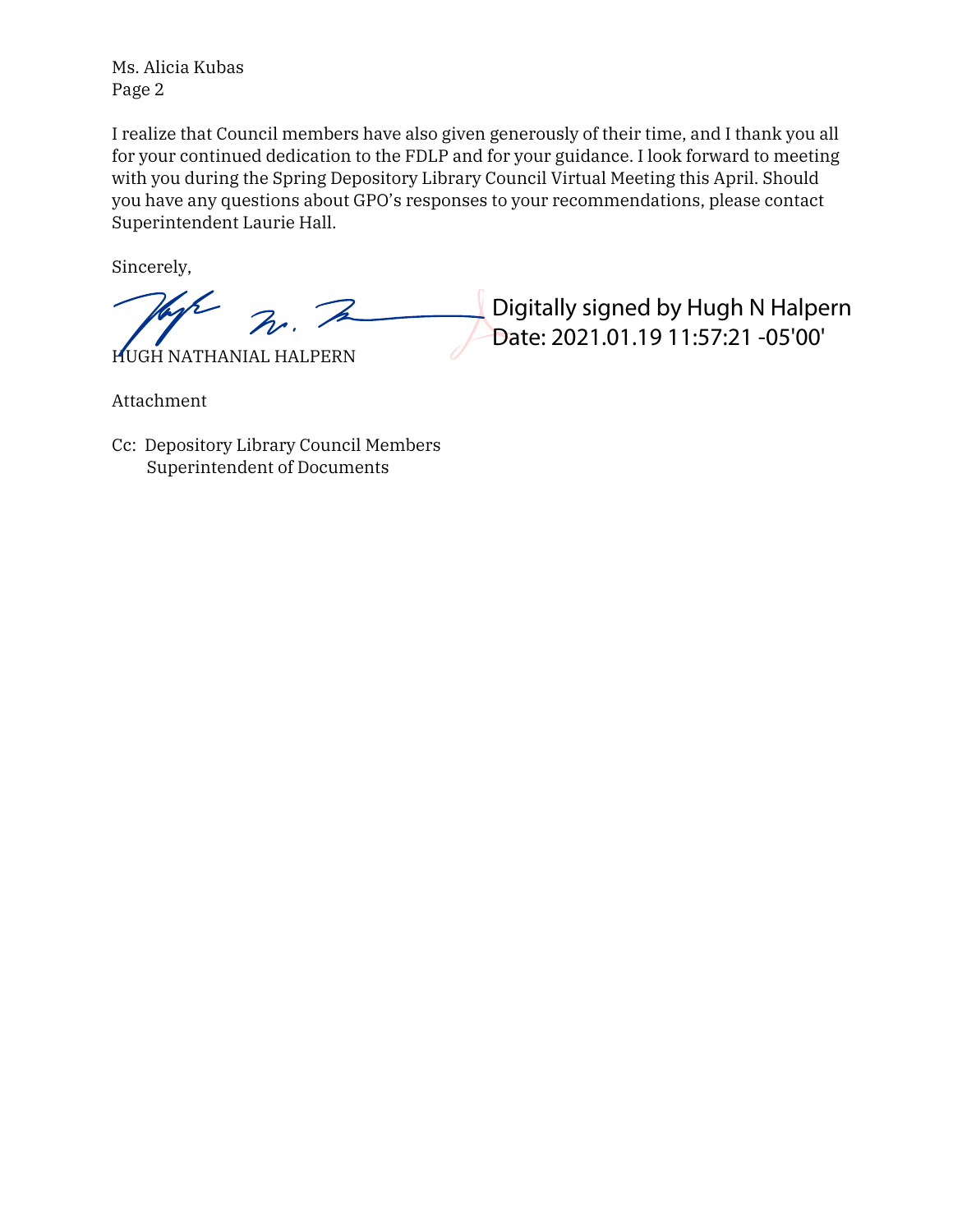## **Depository Library Council Recommendations & Commendation, Fall 2020 and Responses from the U.S. Government Publishing Office**

*January 2021*

### **Recommendation 1:**

GPO continue to provide programming similar to the open forum held on July 27, 2020, Planning for Reopening: FDLP Libraries Recovering from the COVID-19 Pandemic. Council also recommends that GPO continue to provide additional support, guidance, and flexibility during these unusual times, such as increased communication through the FDLP News & Events alerts and other channels.

## **GPO Response:**

The staff at GPO agrees that FDLP libraries need continued communication, support, and guidance, especially amid the continued pandemic. GPO's Library Services and Content Management (LSCM) will host several Open Forums in 2021 and other FDLP Academy educational opportunities for the government information community to help facilitate the exchange of information from the community, Federal agencies and LSCM. The first Open Forum will take place in March 2021 and will focus on the sharing and exchange of community experiences and best practices. LSCM staff will be available during this session to provide Q&A related to shipments, continuing education, virtual promotion of the depository collection, and other LSCM initiatives being undertaken to support FDLP libraries. Registration for the first Open Forum of 2021 will open in February.

### **Recommendation 2:**

GPO encourage Federal depository libraries to examine lessons they have learned while working in a remote and digital environment, and during their reopening process. They should consider what COVID-19 initiatives can be incorporated into their new normal environment that would enhance and strengthen their overall public service experience. This includes but is not limited to the FDLP online resources.

# **GPO Response:**

LSCM encourages libraries to share their experiences with GPO. LSCM will undertake a communications effort to facilitate this sharing of lessons learned and after-action items and plans with GPO. FDLP Academy staff will work to recruit a panel of community speakers to present webinars on the topics such as working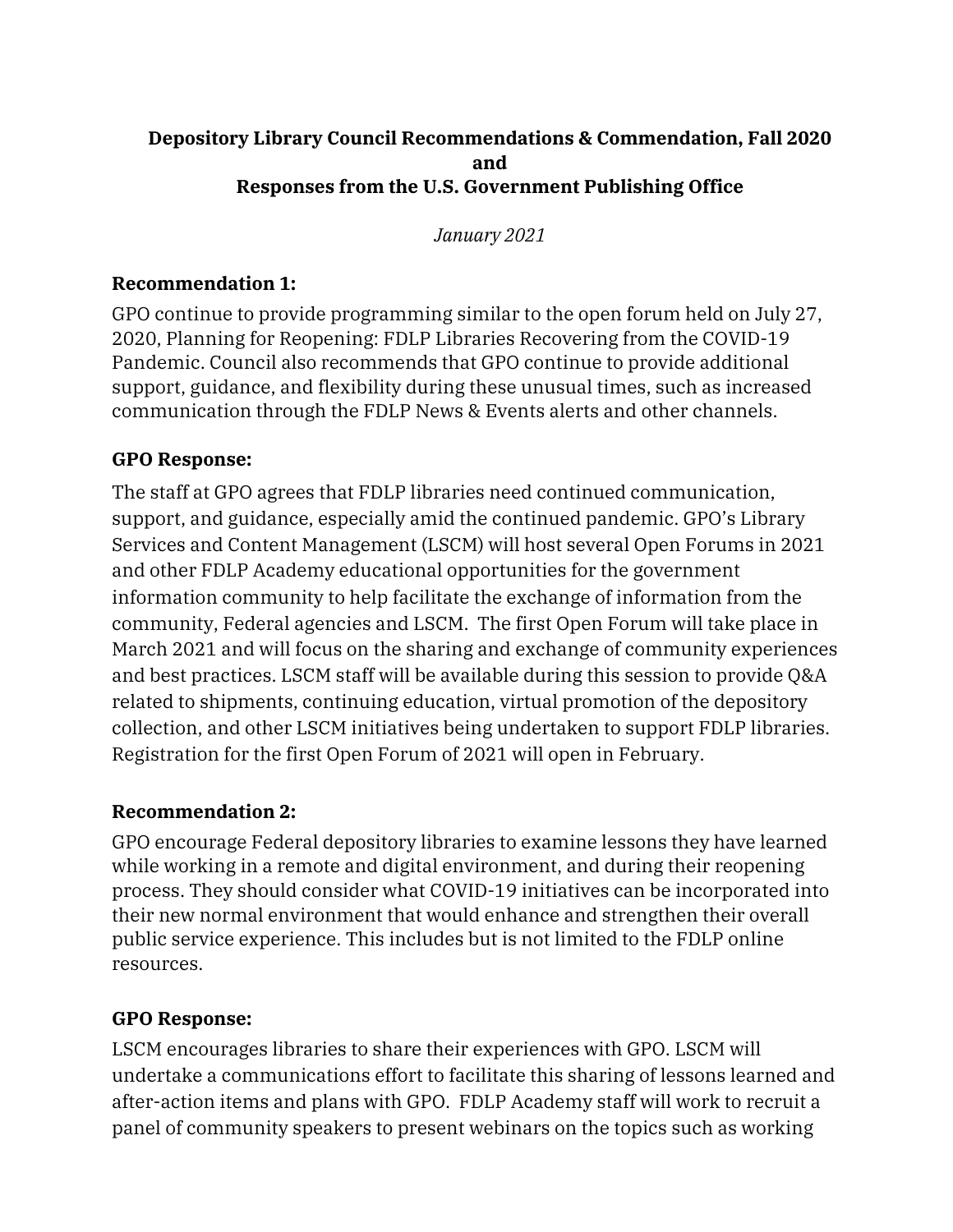remotely and new service models during the pandemic. Finally, a new FDLP.gov page will be developed to share any action plans or documentation created by depository staff for the benefit of the entire community.

## **Recommendation 3:**

GPO encourage flexibility for depository library staff that enables a healthy worklife balance.

### **GPO Response:**

LSCM will disseminate a letter from the Superintendent of Documents to FDLP Library Directors encouraging flexibility for depository library staff that enables a healthy work-life balance. Through our interactions with FDLP staff over the past nine months, LSCM recognizes the innovative efforts and "can do" attitudes of so many of our community to ensure that access to Government information is maintained. GPO will also highlight FDLP program flexibilities that we encourage libraries to consider during these times. This letter will be disseminated in February 2021.

## **Recommendation 4:**

GPO, working with the DLC, begin to explore and discuss with the FDLP community the possibility of an all-digital FDLP. To facilitate this discussion, Council further recommends GPO develop a white paper defining what an alldigital FDLP or, in the alternative, a primarily digital FDLP might look like. The resulting white paper is to be shared with Council and the community for comments with GPO reporting on the resulting comments at the proper time.

### **GPO Response:**

Exploring and considering the implications of an all-digital FDLP is a major shift in the operations of a long-standing program. Not only would this have significant impact on the libraries in the FDLP, it would also impact the Superintendent of Documents' and LSCM organizations that manage this and other Public Information Programs. In order to fully evaluate and plan for such a change, the Superintendent of Documents will convene a Task Force to Study the Feasibility of an All-Digital FDLP. The task force membership will have representation from the DLC, depository libraries of different types and sizes, library association representatives, and GPO. The establishment of this taskforce will take place in FY21 in coordination with the DLC, the Director of GPO and other key stakeholders.